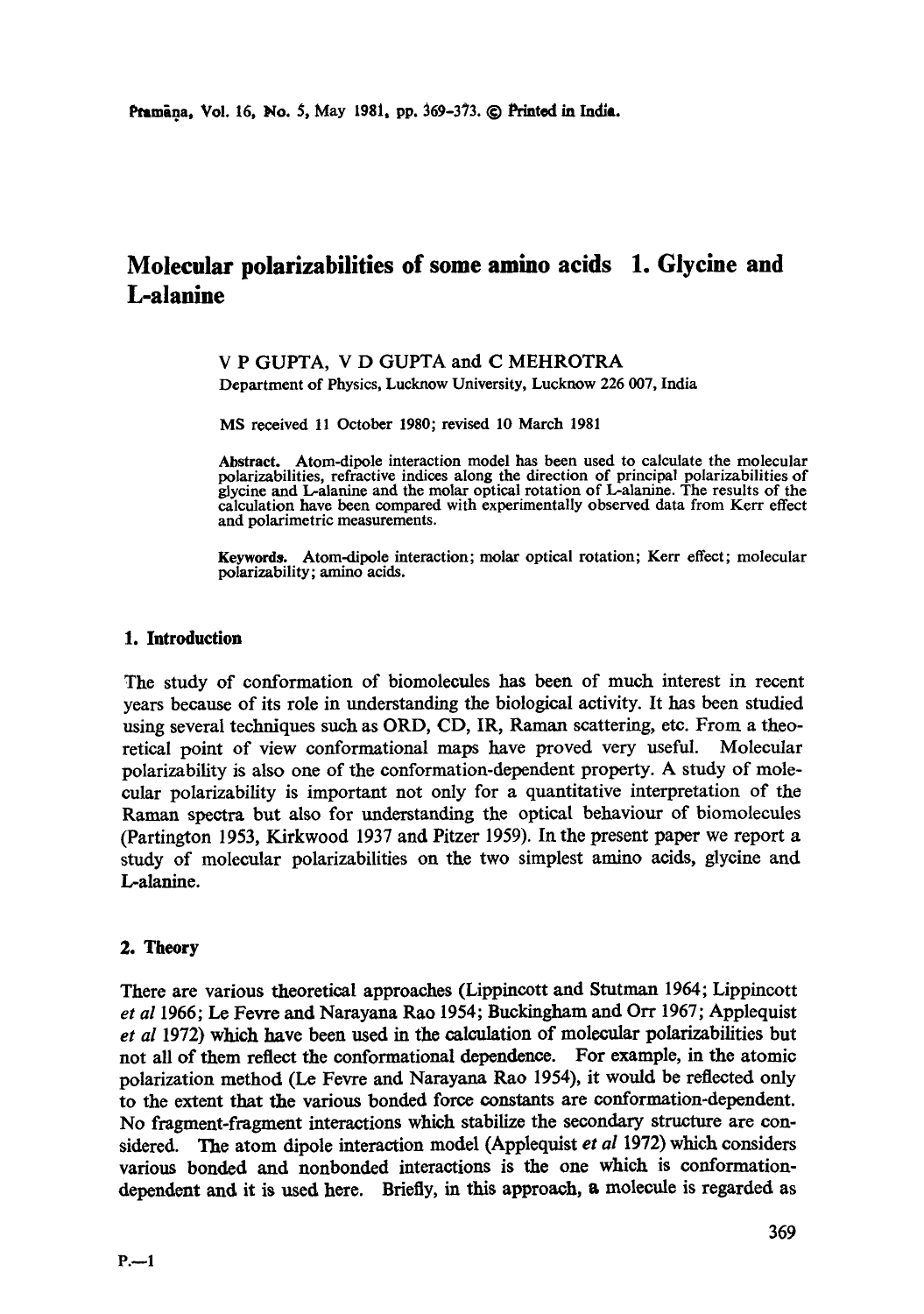being made up of N isotropic-atoms with their polarizabilities centred at their nuclei which interact with each other by Way of their induced dipoles. If the molecule is subjected to an external electric field, the effective total electric field at an atom in the molecule consists of this applied field plus the field due to induced dipoles in all other atoms of the molecule. The effective field at the atom induces a dipole moment in it and the vector sum of induced dipole moments in all atoms gives the total dipole moment induced in the molecule. If the polarizability tensor for *i*th atom be  $a_i$ , the induced dipole moment  $\mu_i$ , a column vector at this atom is given as (Applequist *et al* 1972)

$$
\mu_i = a_i \left[ \mathbf{E}_i - \sum_{\substack{j=1 \ j \neq i}}^N T_{ij} \mu_j \right], \tag{1}
$$

where  $\mathbf{E}_i$ , a column vector is the applied electric field at *i*th atom and  $T_{ij}$  is the induced dipole-dipole interaction tensor whose matrix (Bottcher 1952) form is given as

$$
T_{ij} = -\frac{3}{r^5} \begin{bmatrix} x^2 - r^2/3 & xy & xz \\ xy & y^2 - r^2/3 & yz \\ xz & yz & z^2 - r^2/3 \end{bmatrix},
$$
 (2)

where r is the distance between ith and jth atom and  $x$ ,  $y$  and  $z$  are the components of vector from ith to jth atom in the cartesian coordinate system fixed with respect to the molecule. The expression in bracket in (1) is seen to be the total electric field at ith atom and consists of the applied field plus the field of all other induced dipoles in the molecule—the effect of permanent dipole is omitted since it does not influence induced dipole moment. Equation (1) may be rearranged to read as

$$
a_i^{-1} \mu_i + \sum_{\substack{j=1 \ j \neq i}}^N T_{ij} \mu_j = E_i.
$$
 (3)

Equation  $(3)$  represents system of *N*-matrix equation equivalent to the single matrix equation

$$
\begin{vmatrix} a_1^{-1} & T_{12} & \cdots & T_{1N} \\ T_{21} & a_2^{-1} & \cdots & T_{2N} \\ \vdots & \vdots & \ddots & \vdots \\ T_{N1} & \cdots & \cdots & \cdots & A_N^{-1} \end{vmatrix} = \begin{vmatrix} \mu_1 \\ \mu_2 \\ \vdots \\ \mu_N \end{vmatrix} = \begin{vmatrix} E_1 \\ E_2 \\ \vdots \\ E_N \end{vmatrix}, \qquad (4)
$$

or briefly

$$
A \mu = E. \tag{5}
$$

Here A is a 3  $N \times 3 N$  matrix E and  $\mu$  are 3  $N \times 1$  column vectors. It can be inferred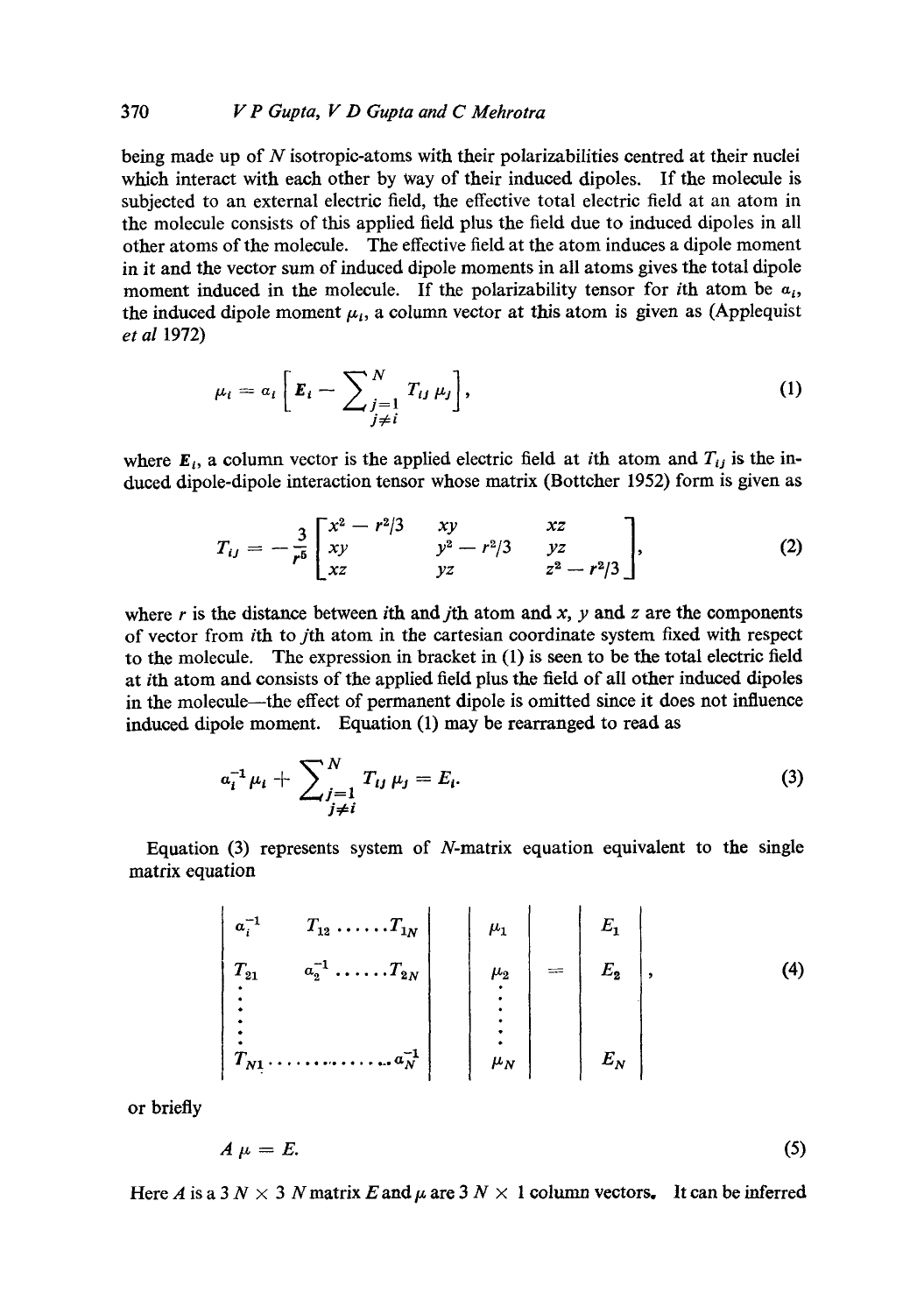from analogy that  $T_{ij}$  is the inverse matrix of induced dipole-dipole polarizability tensor between ith and jth atoms.

$$
\mu_{\text{mole}} = \sum_{i=1}^{N} \mu_i = \left[ \sum_{i=1}^{N} \sum_{j=1}^{N} A_{ij}^{-1} \right] E. \tag{6}
$$

The sum of  $A_{ii}^{-1}$  as shown in bracket in (6) is the overall molecular polarizability. This molecular polarizability matrix is then diagonalised to give the three principal polarizability components  $a_1$ ,  $a_2$  and  $a_3$  along the vector specifying the corresponding axes of the molecule. The mean molecular polarizability is given by

$$
\bar{a}_M = \frac{1}{3} (a_1 + a_2 + a_3). \tag{7}
$$

The results obtained on the basis of the above theory may be used to calculate some dectro-optical properties *viz.* molar refraction depolarization ratio and optical rotation.

The depolarization ratio for the light scattered in a direction perpendicular to both the direction of propagation and that of polarization of incident light is given by

$$
\rho_l = 3r^2/45 (a^{-2} + 4\gamma^2), \tag{8}
$$

where

$$
\gamma^2 = \frac{1}{2} \left[ (a_1 - a_2)^2 + (a_1 - a_3)^2 + (a_2 - a_3)^2 \right]. \tag{9}
$$

Here  $a_1$ ,  $a_2$  and  $a_3$  are principal polarizabilities.

A further extension of the theory leads to calculation of optical rotation. Equation (6) for induced dipole moment of ith atom of an optically active molecule leads to an expression for specific rotation when one substitutes for the field atjth atom as  $E_0 + r_J \nabla$  E from a series expansion of the field of the wave about an arbitrary origin near the molecule (Applequist 1973, 1979). Taking into account the magnetic moment contribution as well and performing averaging over all orientations, one finds for the intrinsic molar rotation [m] at wavelength  $\lambda$ 

$$
[m] = [48 \pi^2 \ N/\lambda^2] \sum_{i < j} \mathbf{r}_{ij} \cdot \mathbf{b}_{ij}, \qquad \qquad 10
$$

where  $b_{ij}$  is a vector formed from the relay tensor in the manner

$$
b_{ij} = (B_{ij}^{32} - B_{ij}^{23}, \quad B_{ij}^{13} - B_{ij}^{31}, \quad B_{ij}^{21} - B_{ij}^{12}); \tag{1}
$$

where superscripts denote cartesian components. The present molar rotation  $[M]$ is related to the conventional specific rotation  $[a]$  as (Eliel 1978)

$$
[M] = \frac{3}{(n^2+2)} \cdot [a] \cdot \frac{M}{100}.
$$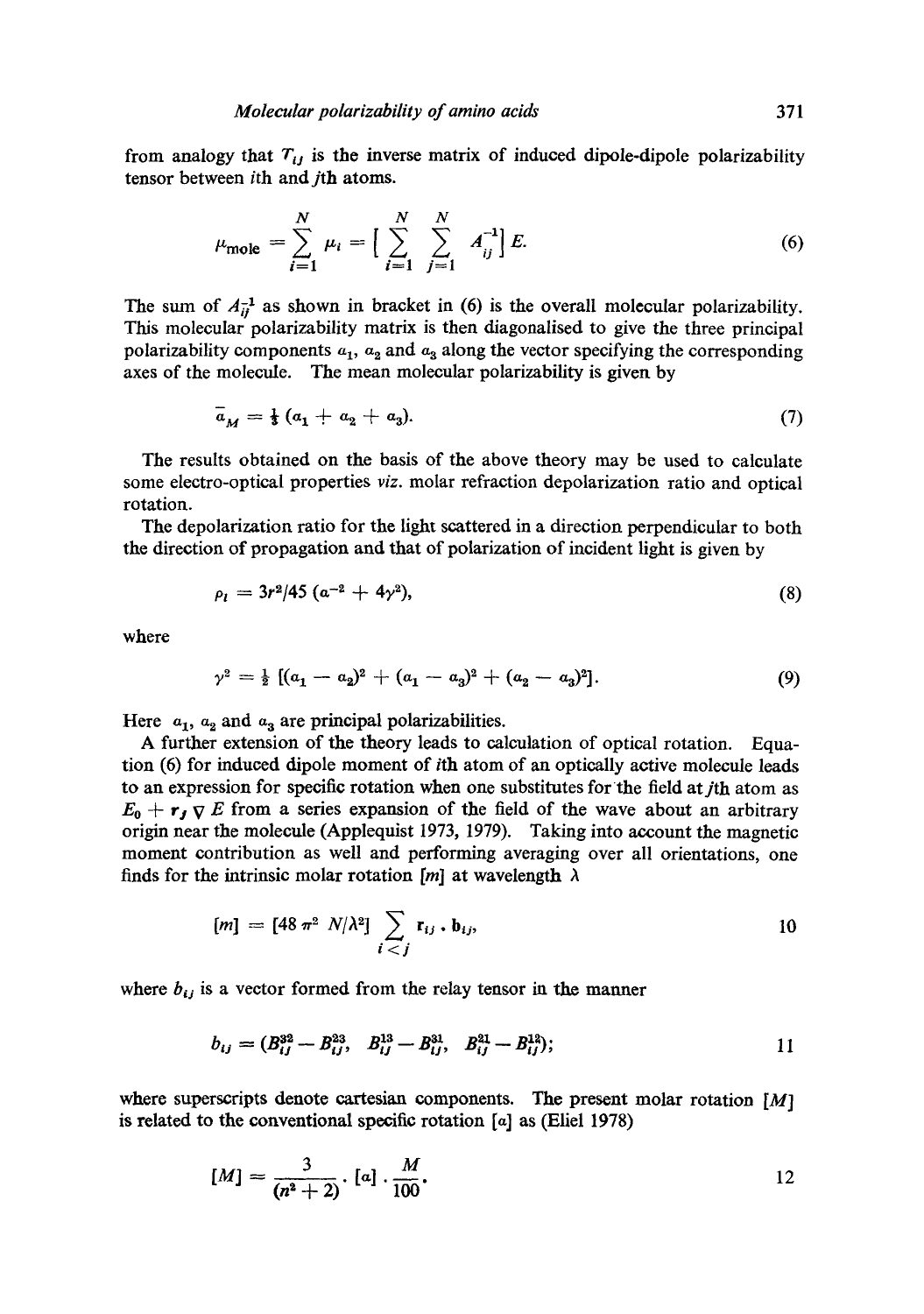## **3. Results and discussion**

Both glycine and L-alanine exist in the Zwiterionic form. The molecular formulae are  $N^+H_3 - CH_2 - COO^-$  and  $N^+H_3 - CH(CH_3) - COO^-$  respectively. The optimized values of atomic polarizabilities used in the present calculation are those reported by Applequist (1979). The mean molecular polarizabilities of glycine and L-alanine as calculated by the Lippincott delta-function potential model, the atomic polarization method and the atom-dipole interaction model and those from Kerr effect measurements are given in table 1. The results of atom-dipole interaction model are in fairly good agreement with those reported from experimental measurements of Kerr effect (Orttung and Meyers 1963; Orttung and Armour 1967). The values calculated by the Lippincott delta function potential model are also close to the value of the Kerr effect measurement but those of the atomic polarization method are much lower. This is because the atomic polarization method ignores various fragment-fragment interaction while contributions due to these interactions are, to some extent, considered in the Lippincott delta-function potential model. Since the computer program was designed to take up molecules upto 10 units, the  $-CH<sub>a</sub>$ group in L-alanine has been considered as point dipole with its polarizability centred at carbon atom. The value of  $-CH_3$  group polarizability which gave the best result for L-alanine polarizability was adjusted to be 1.36 Å<sup>3</sup>. The value 6.595 Å<sup>3</sup> for glycine polarizability was also obtained by considering  $- \text{CH}_2$  group as point dipole centred at carbon atom and with a polarizability of  $1.05 \text{ Å}^3$ .

The values of principal polarizabilities  $a_1$ ,  $a_2$  and  $a_3$ , the refractive indices " $a_1$ ,  $a_{2}$ ,  $a_{3}$  along the direction of principal polarizability axes and the average isotropic refractive index  $\bar{a}$ , depolarization ratios  $\rho_i$  and molar rotation [M] for glycine and L-alanine are given in table 2. These results are in fairly good agreement with experimental measurements (Orttung and Armour 1967). Considerable caution is necessary in interpreting the results because of the approximations made in the theoretical analysis. The most important assumption is that the internal field is

| Method                                          | Molecule $(\dot{A}^3)$ |           |
|-------------------------------------------------|------------------------|-----------|
|                                                 | Glycine                | L-alanine |
| Lippincott<br>delta function<br>potential model | 5.966                  | 8.325     |
| Atomic polarization<br>method                   | 5.555                  | 6.585     |
| Atom dipole<br>interaction<br>model             | 6.197<br>$(6.595)^{a}$ | 8.367b    |
| Kerr effect data                                | 6.534                  | 8.350     |
| Crystal <sup>c</sup>                            | 6.300                  | 8.200     |
| Solution <sup>c</sup>                           | 6.500                  | 8.300     |
| <b>Bond</b> <sup>c</sup>                        | 7.000                  | 8.800     |
| <b>Bond</b> (adjust) <sup>c</sup>               | 6.400                  | 8.200     |

**Table 1.** Mean molecular polarizabilities  $(\lambda = 5893 \text{ Å})$ 

aGlycine polarizability calculated with—CH<sub>2</sub> as point dipole of average polarizability 1.05 $\mathbf{A}^3$  $bL$ -alanine polarizability calculated with CH<sub>3</sub> as point dipole of average polarizability 1.36 $\AA$ <sup>3</sup>. cOrttung and Armour (1967).